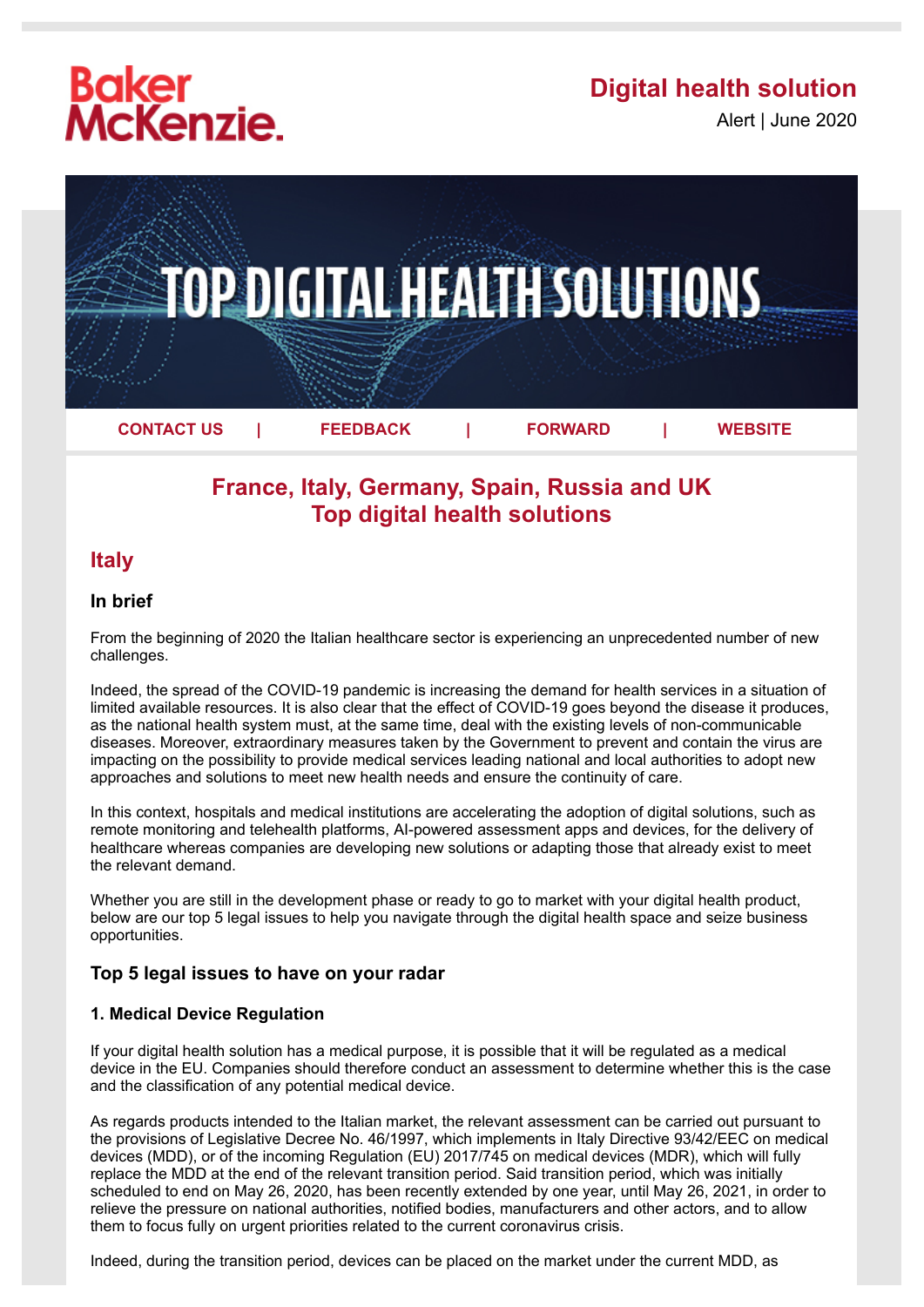implemented in Italy by Legislative Decree No. 46/1997, or the new MDR, and the two regimes operate in parallel. In this respect, it should be noted that the MDR establishes new classification rules, specifically for medical device software, and amends certain rules of the MDD, with the consequences that some products which did not classify as medical devices under the MDD could now fall within the scope of the medical device regulation or in a different/higher class of risk.

Whether or not your tool qualifies as medical device, it is noteworthy to mention that, in the current state of health emergency, the Italian Minister for Technological Innovation and Digitalization, the Italian Ministry of Health, the Italian Higher Institute for Health, the World Health Organization and an Interdisciplinary Scientific Committee are jointly launching calls to business and research entities for technology to better monitor, prevent and control the spread of COVID-19. This new initiative is aimed at identifying, amongst others, the best available digital solutions and technologies for telemedicine, home care applications, and active monitoring of the risk of contagion, including:

- Apps and technical solutions for remote assistance of patients suffering from COVID-19 related diseases or other pathologies, even of a chronic character, such as apps, web sites and chatbots for the self-monitoring of health conditions;
- Technologies and solutions for the continuous tracking, alerting, and timely control of the individuals' level of exposure to the risk of contagion and, therefore, of the development of the epidemic outbreak within the Italian territory. Said products include data analysis systems as well as hardware and software for the management of the health emergency.

#### **2. The hurdles in using patient data: data privacy and cybersecurity**

Whether you are still in the development phase or ready to go to market with your device, you are likely to have already met with your legal team to consider the data protection implications arising out of collection and use of patient data. From an EU perspective, the first rule to consider is the principle of privacy by design: your device must be designed from the outset to address privacy and data security implications.

The combination of technology and patient data as such captures the attention of data protection authorities and the Italian authority has included the processing of health-related information via digital devices within the list of processing which should be subject to a prior data protection impact assessment, in order to determine the appropriate measures and safeguards.

The security angle pays a crucial role, as processing patient data lawfully also means to have in place appropriate safeguards to defend against ever evolving cyber-risks, intended as external but also internal risks.

If a lesson can be learnt from the current efforts to combat the spreading of the COVID-19, is that of transparency. Indeed, the discussions on implementation of contact tracing apps, at European as well as national level, illustrate that only when there is complete disclosure about who collects and can access data, how data is used and how long is kept, individuals may be willing to fully engage with the technological tool. Trust, supported by transparency, is thus a key element of success for these technologies.

#### **3. Registration requirements for regulated activities?**

In Italy, there is no specific legislation on digital health and/or telemedicine. That said, it should be noted that on March 2014 the Italian Ministry of Health adopted national guidelines providing several rules and principles applicable to telemedicine.

With said guidelines, the Ministry of Health specified that telemedicine is not a separate medical specialty, but rather a method for providing medical services through innovative technologies in situations where the patient and the healthcare professional (or two healthcare professionals) are not in the same location and that, therefore, healthcare structures and operators providing telemedicine services must hold all permits provided for by the applicable legislation for the delivery of health services as well as all additional authorizations which may be required in relation to the specific technologies used to perform said services.

With specific regard to healthcare structures, in Italy the provision of health services is subject to a prior authorization issued by the competent regional health authority after having ascertained that the relevant entity meets the minimum, structural, technological and organization requirements laid down by Legislative Decree No. 502/1992 on "*Reorganization of the health legislation*".

#### **4. Liability**

We advise digital health providers to consider and mitigate several potential avenues for liability claims, including:

- Product liability under Legislative Decree No. 206/2005 on Consumer Code;
- Fault-based liability for negligence, including medical negligence claims;